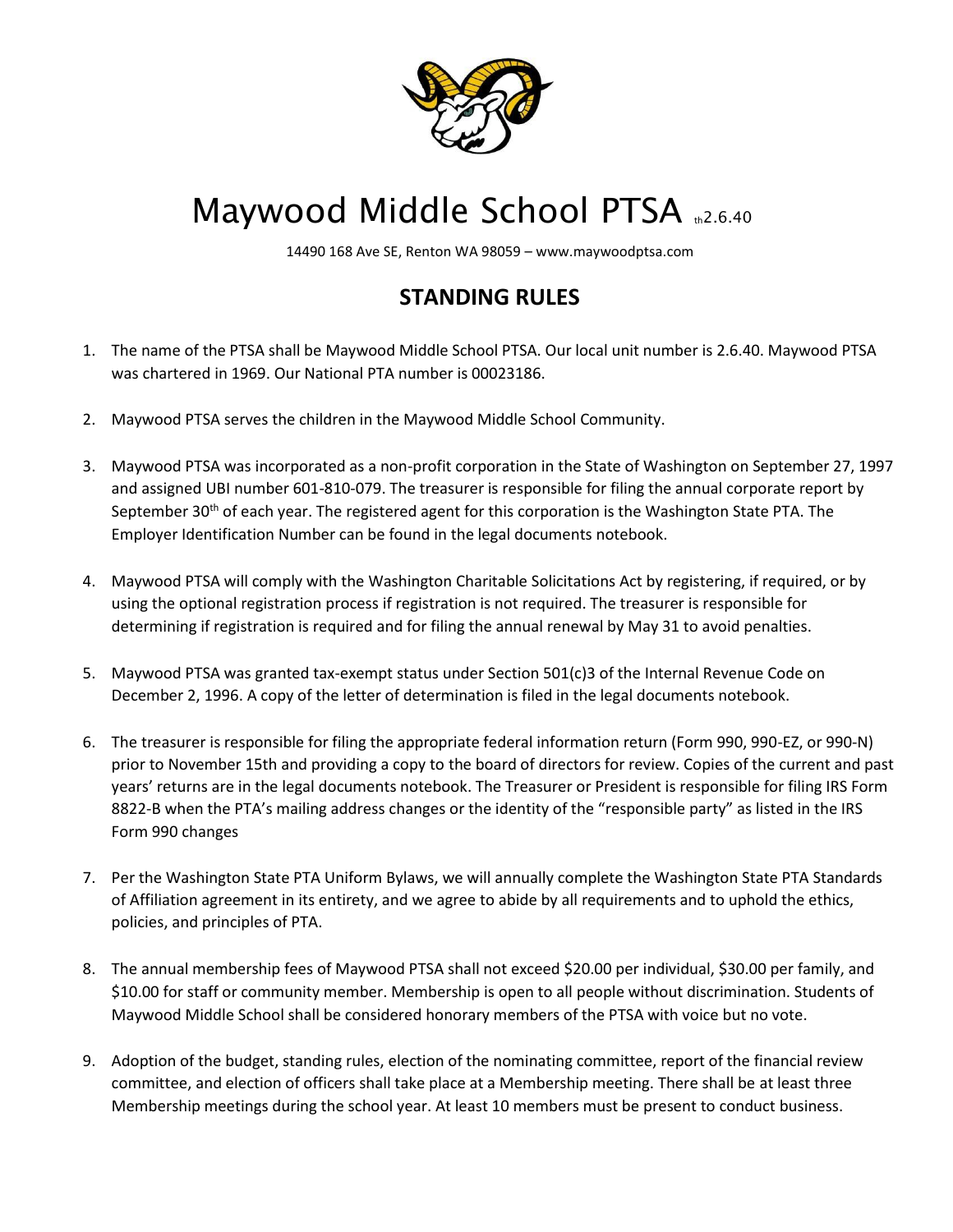Meeting notice via email/website will be given at least 10 days prior to each membership meeting. General Membership meetings can be held in person or virtually and business will be conducted as usual. Email and chat groups are not platforms to be used when conducting meetings.

- 10. The elected officers of Maywood PTSA shall be president, vice president, secretary, and treasurer. The elected officers will be known as the executive committee. Only the positions of president and vice president may be held jointly. In the case of co-presidents, only the presiding president of the meeting shall have a tie-breaking vote. The non-presiding president has a voice and a vote. In the case of co-vice presidents, each VP has a voice and a vote. These officers shall be in position for no less than 1 year and no more than 2 consecutive years.
- 11. Maywood PTSA will ensure that each elected officer attends a minimum of one WSPTA-approved training during the fiscal year. Further, at least one member of the executive committee will attend PTA and the Law during the fiscal year.
- 12. The Board of Directors of Maywood PTSA shall consist of the elected officers, Director of Membership, Director of Communications, Director of Volunteers, Advocacy Representative, and up to two Board Members at Large. Non-elected positions are appointed by the president. In accordance with IRS regulations, family members or members of the same household are not allowed to serve on the board at the same time.
- 13. The Board of Directors shall meet monthly, or a minimum of 8 times per fiscal year. Quorum for Board meetings and executive committee meetings is 50% + 1. A financial report will be distributed monthly to the Board of Directors.
- 14. If the President is unable to preside over a meeting, the vice president, secretary, or treasurer (in that order) will fill in.
- 15. An office can be declared vacant if an officer is absent three consecutive meeting, unless previously excused by the president.
- 16. Maywood PTSA shall approve its annual operating budget in the spring of each year for the following school year. The budget will be reviewed and re-approved in the fall. The board of directors has authority to amend the budget by 10% of the total budget without membership approval. Committee chairs need approval from the board of directors to exceed their budget by more than 3%.
- 17. Maywood PTSA shall maintain two legal documents notebooks in separate locations. The secretary and treasurer shall be responsible for maintaining each notebook.
- 18. Maywood PTSA shall conduct a financial review of its books and records in January (mid-year) and July (yearend). The financial review committee with a minimum of three members shall be appointed by the president. Members of the committee shall not include the treasurer or any person authorized to sign on the PTSA bank account for the period being reviewed, or any individuals living in their household.
- 19. The signatures of at least three elected officers shall be on the signature card of the PTSA's bank account. Two signatures are required for the issuance of checks. Use of a PTSA debit card, credit card, or online banking is not permitted. A non-signer must open, review and sign the bank statements on a monthly basis. The non-signer will be appointed by the president.
- 20. The nominating committee shall be comprised of three PTSA members. It is recommended that one of the committee members be a board member. The committee shall be elected by the membership in January.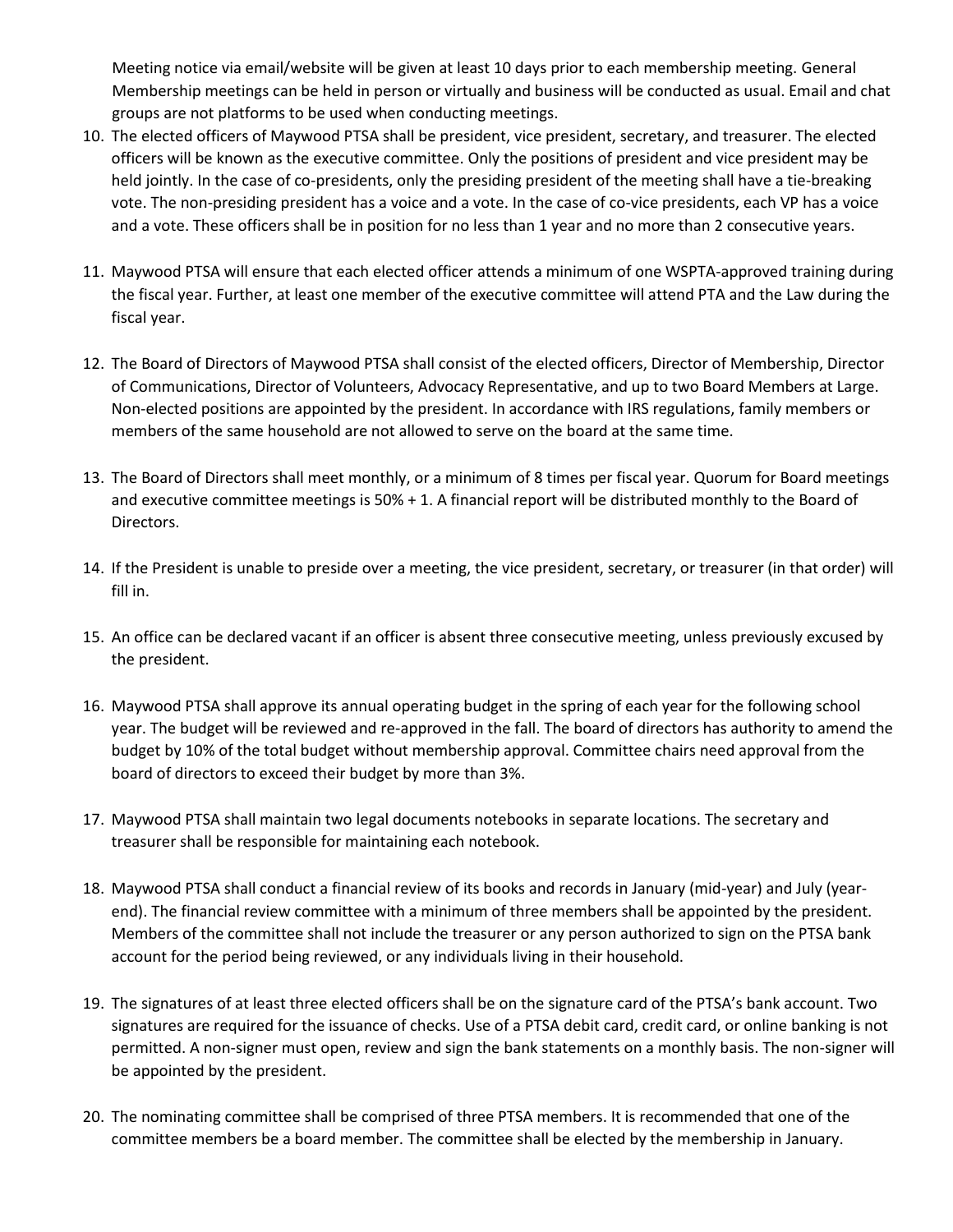Members of the nominating committee shall not serve more than two consecutive years.

- 21. If a position on the Board of Directors is not filled, or becomes vacant, the duties of that position will be shared among the members of the board until an officer is elected by the membership (elected positions) or appointed by the president (appointed positions)
- 22. All members of the board of directors and all committee chairs must be members of the Maywood PTSA. Only members are allowed to handle PTSA funds.
- 23. All reimbursement requires shall be submitted with receipts attached to the treasurer within three weeks of the expense or event and no later than 7 days prior to the last day of school.
- 24. Voting delegates to the Issaquah PTSA Council shall be the president, and three authorized delegates chosen by the president.
- 25. Voting delegates to the WSPTA Convention shall be determined in the following order: incoming president(s), incoming vice president(s), incoming secretary, and incoming treasurer followed by other appointments made by the outgoing president. The board of directors shall determine the number of delegates based upon the budget for the year.
- 26. Voting delegates to the WSPTA Legislative Assembly shall be determined in the following order: advocacy representative, president, vice president, secretary, and treasurer. In the event that none of these are able to attend, the president may appoint a candidate. The board of director shall determine the number of delegates based upon the budget for the year.
- 27. Grant Requests will be reviewed and voted on by the board of directors at each board meeting. Complete applications are required for a request to be considered.
- 28. In the event that the board of directors needs to conduct a vote outside of a schedule board meeting, a vote can be conducted via email. The email record will be printed and filed in the secretary notebook.
- 29. The president and treasurer shall each maintain and protect a record of all online logins and passwords used for PTSA business. All passwords must be changed on an annual basis after July 1. The president may grant access to other board members as needed.
- 30. All committee chairs are requested to attend the three annual membership meetings or submit a written report. All committee chairs are ad-hoc members of the board with voice but no vote at board meetings.
- 31. Golden Acorn and/or Outstanding Advocate awards may be presented annually to outstanding volunteers. An Outstanding Educator award(s) may be presented annually to an outstanding staff member. A committee appointed by the president and approved by the board shall select the recipient(s). The board of directors shall determine the number of recipients on an annual basis depending on budget.
- 32. The Facebook page will be administered in compliance with guidelines suggested by the Washington State PTA, and there will be at least 2 administrators to update and monitor the site. At least one of the administrators will be a board member.
- 33. All board members must sign and follow the Maywood PTSA Code of Conduct.